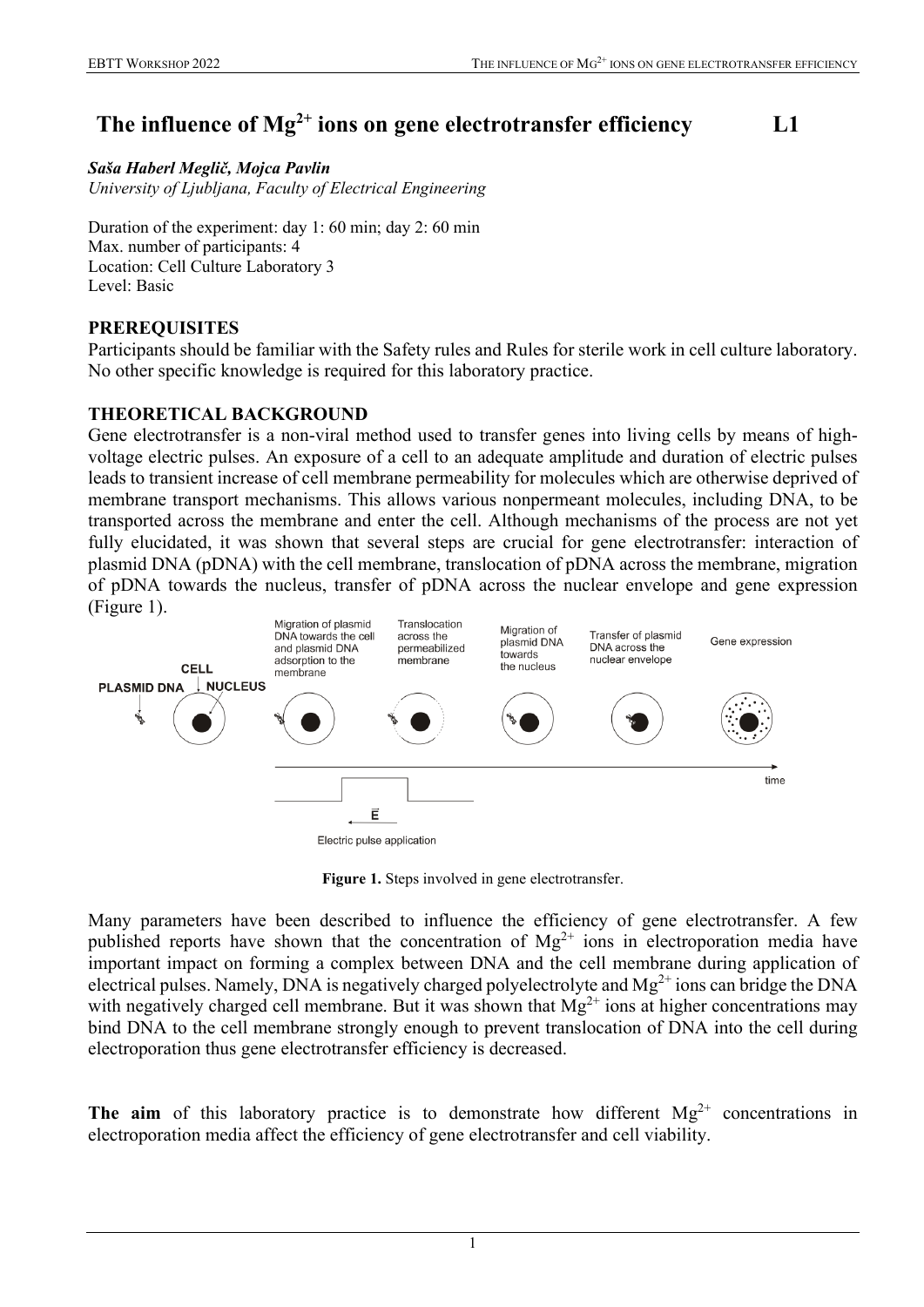## **EXPERIMENT**

We will transfect Chinese hamster ovary cells (CHO-K1) with plasmid DNA ( $pEGFP-N_1$ ) that codes for GFP (green fluorescent protein) using two different electroporation media (see Protocol section). To generate electric pulses Jouan GHT 1287 electroporator (Jouan, St. Herblain, France) will be used. Pulses will be monitored on osciloscope (LeCroy 9310C).

We will determine gene electrotransfer efficiency and cell viability for both electroporation media.



**Figure 2.** Gene electrotransfer of plated CHO cell 24 h after pulse application in 1 mM Mg or 30 mM Mg media. 8 x 1 ms (stainless steel wire electrodes with inter-electrode distance  $d = 2$  mm; applied voltage  $U = 140$  V resulting in electric field strength  $E = 0.7$  kV/cm) pulses were applied with repetition frequency of 1 Hz to deliver pEGFP-N<sub>1</sub> (concentration of DNA in electroporation media was 10  $\mu$ g/ml) into the cells. Phase contrast images of treated cells for (A) 1 mM Mg and (C) 30 mM Mg media and fluorescence images of treated cells for (B) 1 mM Mg and (D) 30 mM Mg media are presented. To visualize transfection 20x objective magnification was used.

**Protocol 1/2 (Gene electrotransfer with different electroporation media):** CHO cells will be grown in multiwells as a monolayer culture in Ham's tissue culture medium for mammalian cells with 10% fetal bovine serum (Sigma-Aldrich Chemie GmbH, Deisenhofen, Germany) at 37º C. Cells will be plated 24 h before the experiment in concentration 5 x  $10^4$  cells per well.

Just before the experiment remove culture media and replace it with 150 µl of electroporation media containing plasmid DNA with concentration 10 µg/ml. Use 1 mM or 30 mM electroporation media. Sucrose molarity has also been changed in order to attain the molarity of the media: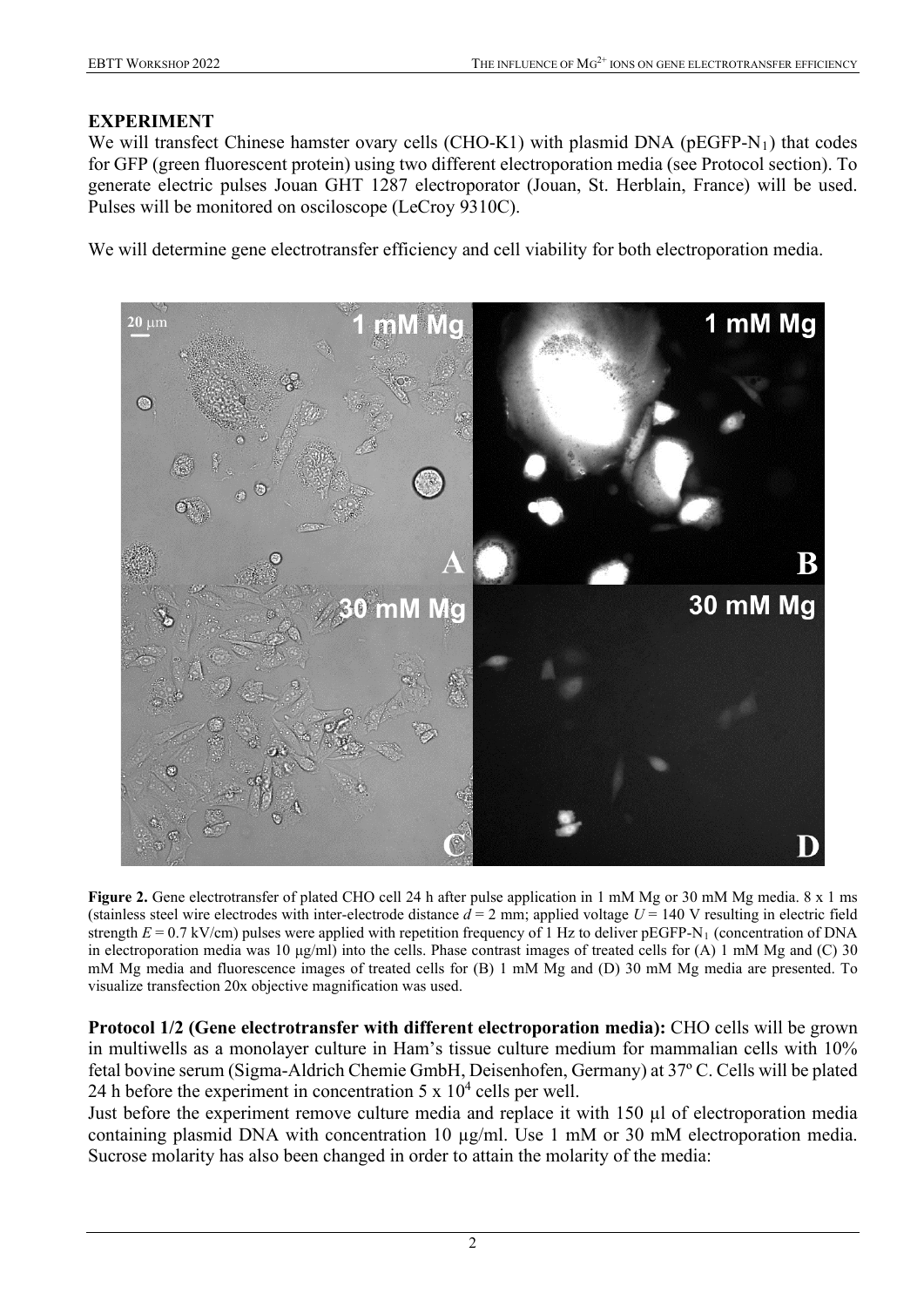- a) **1 mM Mg media** (10 mM phosphate buffer Na<sub>2</sub>HPO<sub>4</sub>/NaH<sub>2</sub>PO<sub>4</sub>, 1 mM MgCl<sub>2</sub>, 250 mM sucrose;  $pH = 7.2$ )
- b) **30 mM Mg media** (10 mM phosphate buffer Na<sub>2</sub>HPO<sub>4</sub>/NaH<sub>2</sub>PO<sub>4</sub>, 30 mM MgCl<sub>2</sub>, 160 mM sucrose;  $pH = 7.2$ )

Incubate cells with plasmid DNA for 2-3 minutes at room temperature. Then apply a train of eight rectangular pulses with duration of 1 ms,  $U = 140$  V resulting in electric field strength  $E = 0.7$  kV/cm and repetition frequency 1 Hz to deliver plasmid DNA into the cells. Use stainless steel wire electrodes with inter-electrode distance  $d = 2$  mm.

Cells in the control are not exposed to electric pulses.

Immediately after exposure of cells to electric pulses add 37.5 µl of fetal calf serum (FCS-Sigma, USA). Incubate treated cells for 5 minutes at 37ºC and then add 1 ml of culture media.

**Protocol 2/2 (Determining gene electrotransfer efficiency and cell viability):** After 24 h incubation at 37ºC determine the difference in gene electrotransfer efficiency and cell viability for both electroporation media by fluorescent microscopy (Leica, Wetzlar, Germany) at 20x magnification using GFP filter with excitation at 488 nm.

You will determine gene electrotransfer efficiency from the ratio between the number of green fluorescent cells (successfully transfected) and the total number of viable cells counted under the phase contrast. You will obtain cell survival from phase contrast images as the ratio between the number of viable cells in the treated sample and the number of viable cells in the control sample.

## **FURTHER READING:**

Haberl S., Pavlin M., Miklavčič D. Effect of Mg ions on efficiency of gene electrotransfer and on cell electropermeabilization. *Bioelectrochemistry* 79: 265-271, 2010

Haberl S., Kandušer M., Flisar K., Bregar V.B., Miklavčič D., Escoffre J.M., Rols M.P., Pavlin M. Effect

of different parameters used for in vitro gene electrotransfer on gene expression efficiency, cell viability and visualization of plasmid DNA at the membrane level. *J Gene Med* 15: 169-181, 2013

Rosazza C., Haberl Meglič S., Zumbusch A., Rols M.P., Miklavčič D. Gene electrotransfer: a mechanistic perspective. *Curr Gene Ther* 16: 98-129, 2016

| Electroporation    | Treated | Viable   | Green       | Gene              | Viability [%] |
|--------------------|---------|----------|-------------|-------------------|---------------|
| media              | viable  | cells in | fluorescent | electrotransfer   |               |
|                    | cells   | control  | cells       | efficiency $[\%]$ |               |
| 1 mM Mg media      |         |          |             |                   |               |
|                    |         |          |             |                   |               |
| $30 \text{ mM Mg}$ |         |          |             |                   |               |
| media              |         |          |             |                   |               |

## **NOTES & RESULTS**